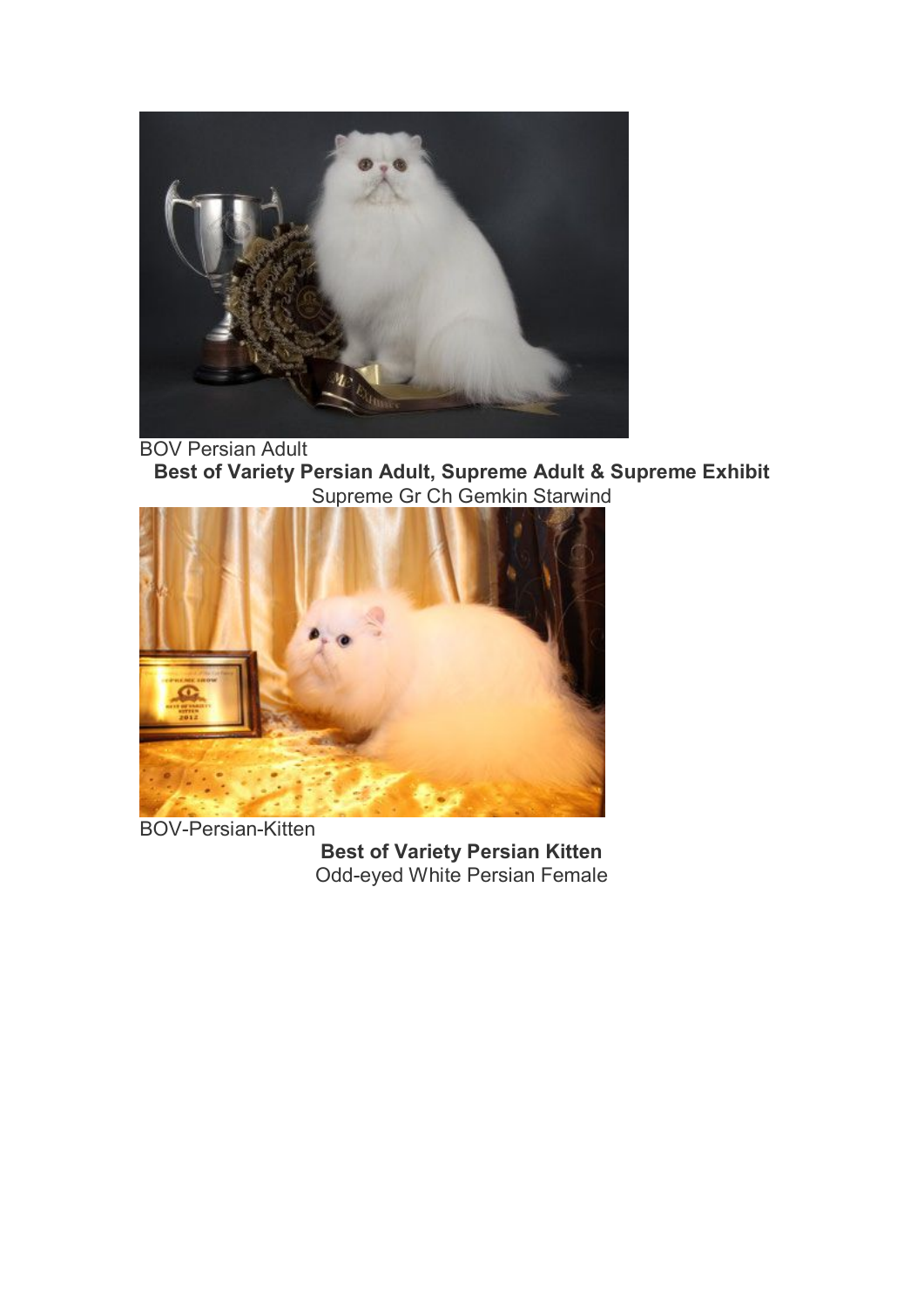

**Best of Variety Persian Neuter** Gr Ch & Gr Pr Gemkin Invincible



BOV SLH Adult



**Best of Variety Semi-Longhair Adult**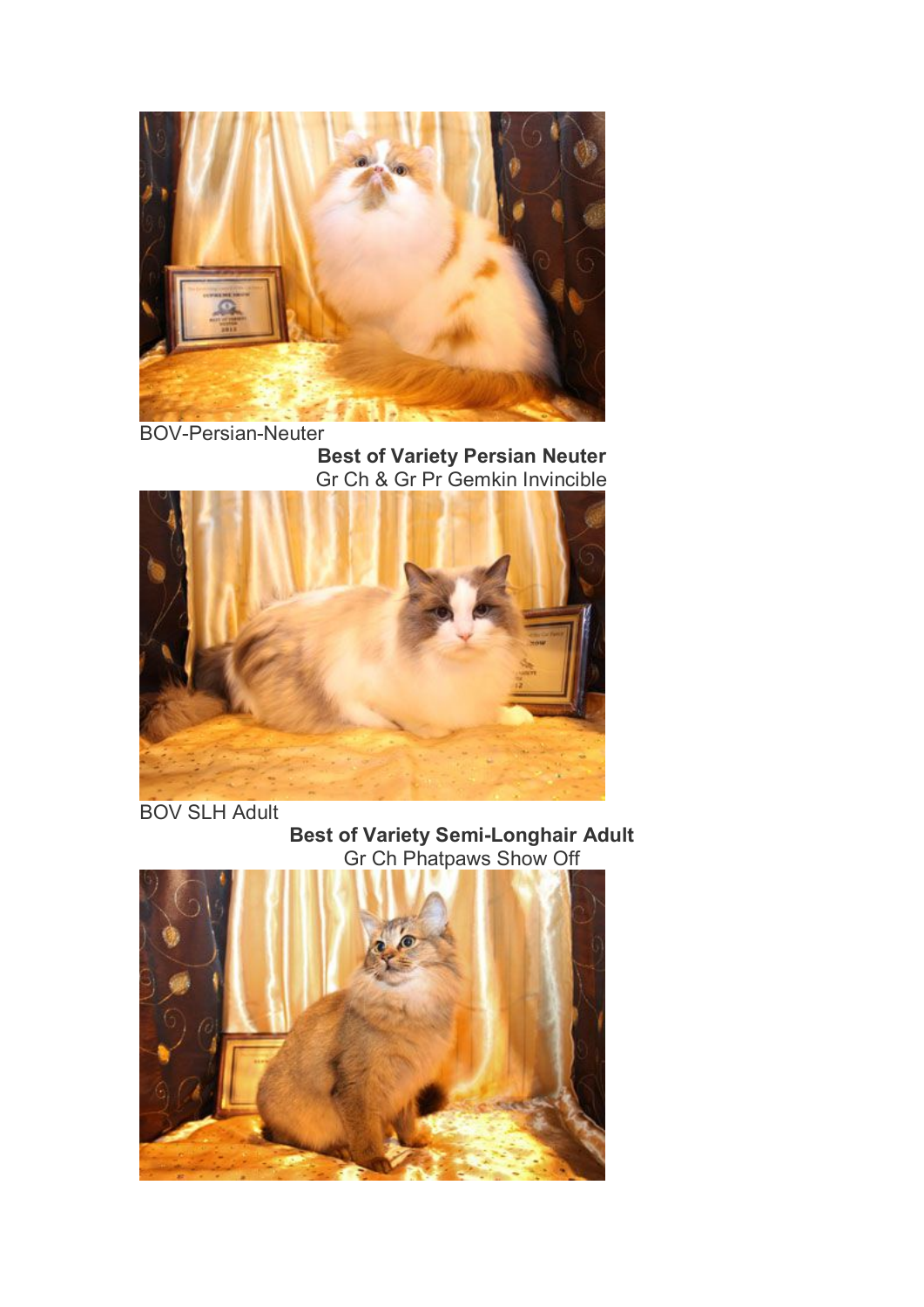## BOV SLH Kitten

#### **Best of Variety Semi-Longhair Kitten** Somantikks La Prima Donna



BOV SLH Neuter **Best of Variety Semi-Longhair Neuter** Gr Ch & OS I Gr Pr Danleigh Starburst



BOV British Adult

**Best of Variety British Adult** OB I Gr Ch Xzibit Chicago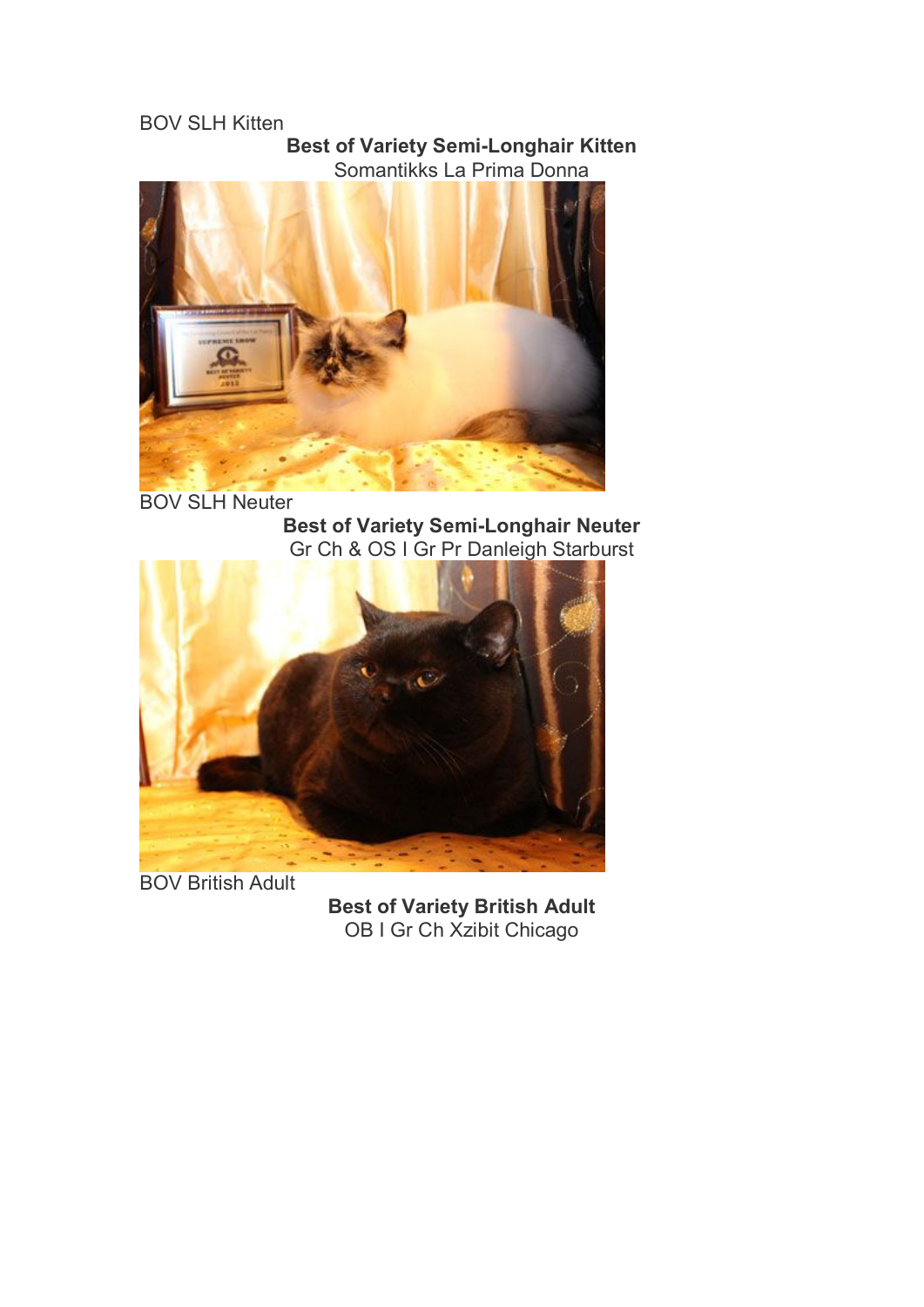

BOV British Kitten

**Best of Variety British Kitten** Airliebird Chicago Dream



BOV British Neuter

**Best of Variety British Neuter** GrCh & IGrPr Loraston Liberty Belle

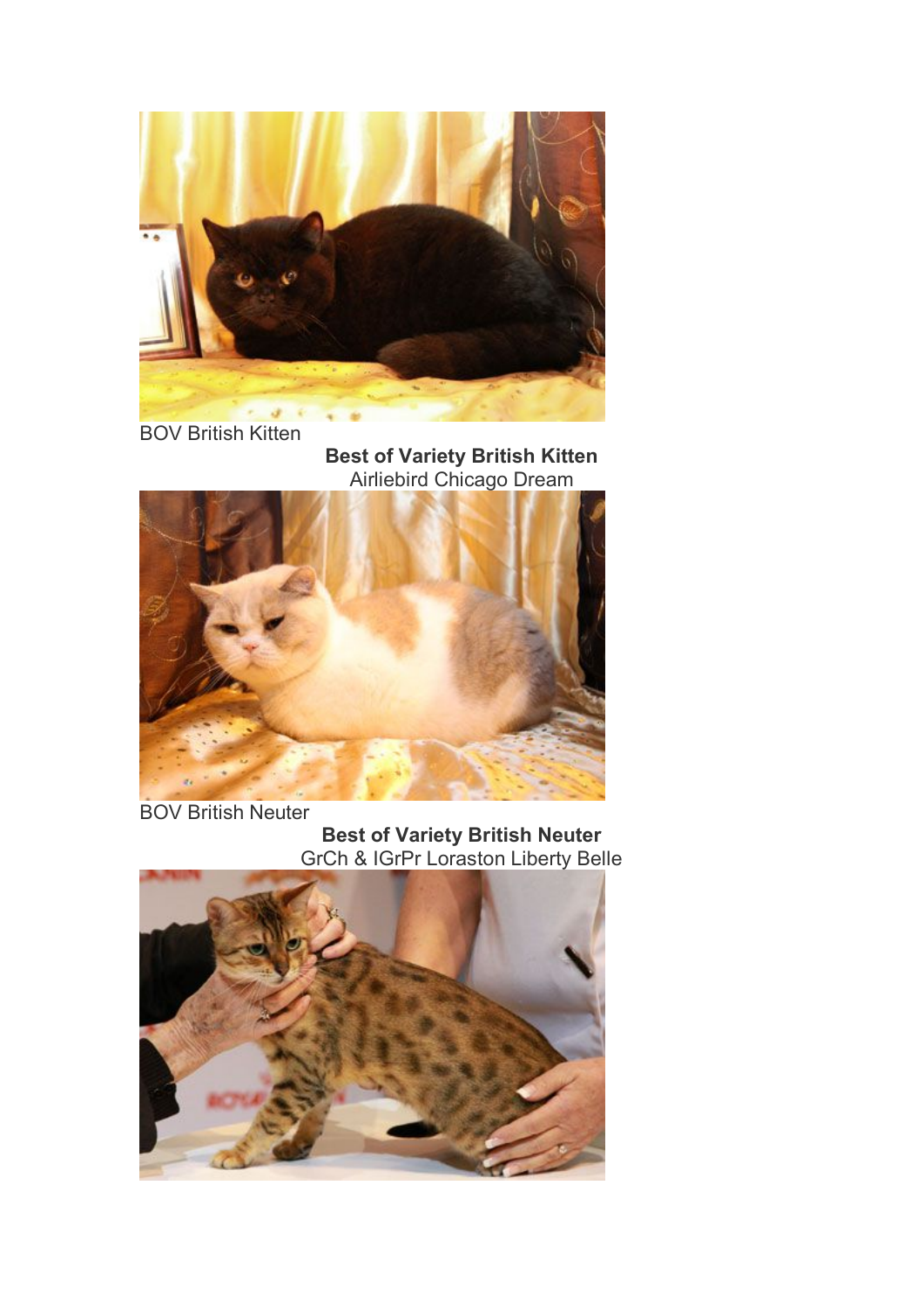# BOV Foreign Adult

## **Best of Variety Foreign Adult** Gr Ch Natango's Ghaniyah



**Best of Variety Foreign Kitten** Cheysuli Snow Storm



BOV Foreign Neuter **Best of Variety Foreign Neuter** Gr Pr Tobysden Balou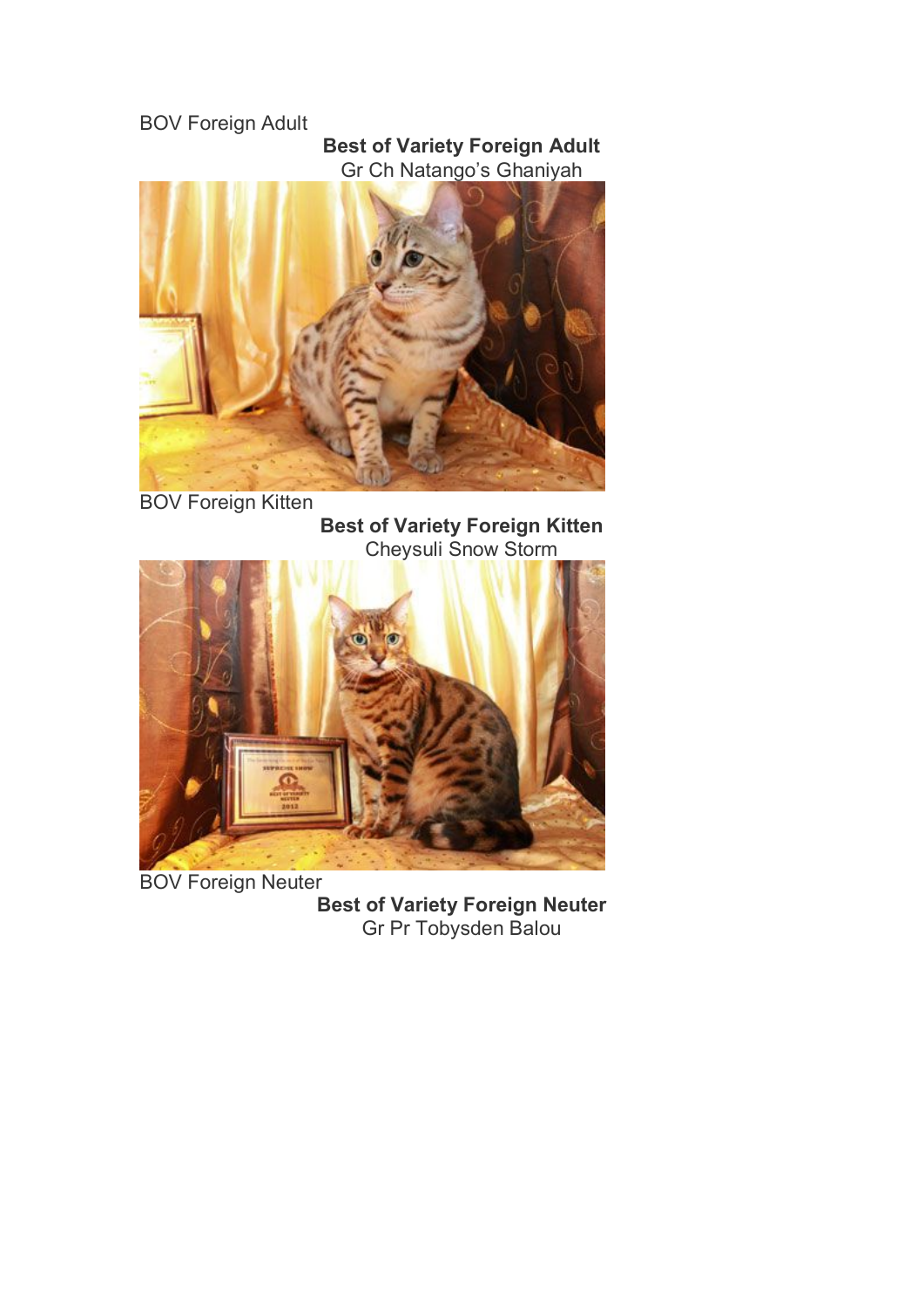

BOV Burmese Adult **Best of Variety Burmese Adult** Ch Shivarene Arctic Monkey



BOV Burmese Kitten **Best of Variety Burmese Kitten** Vintarn Verity

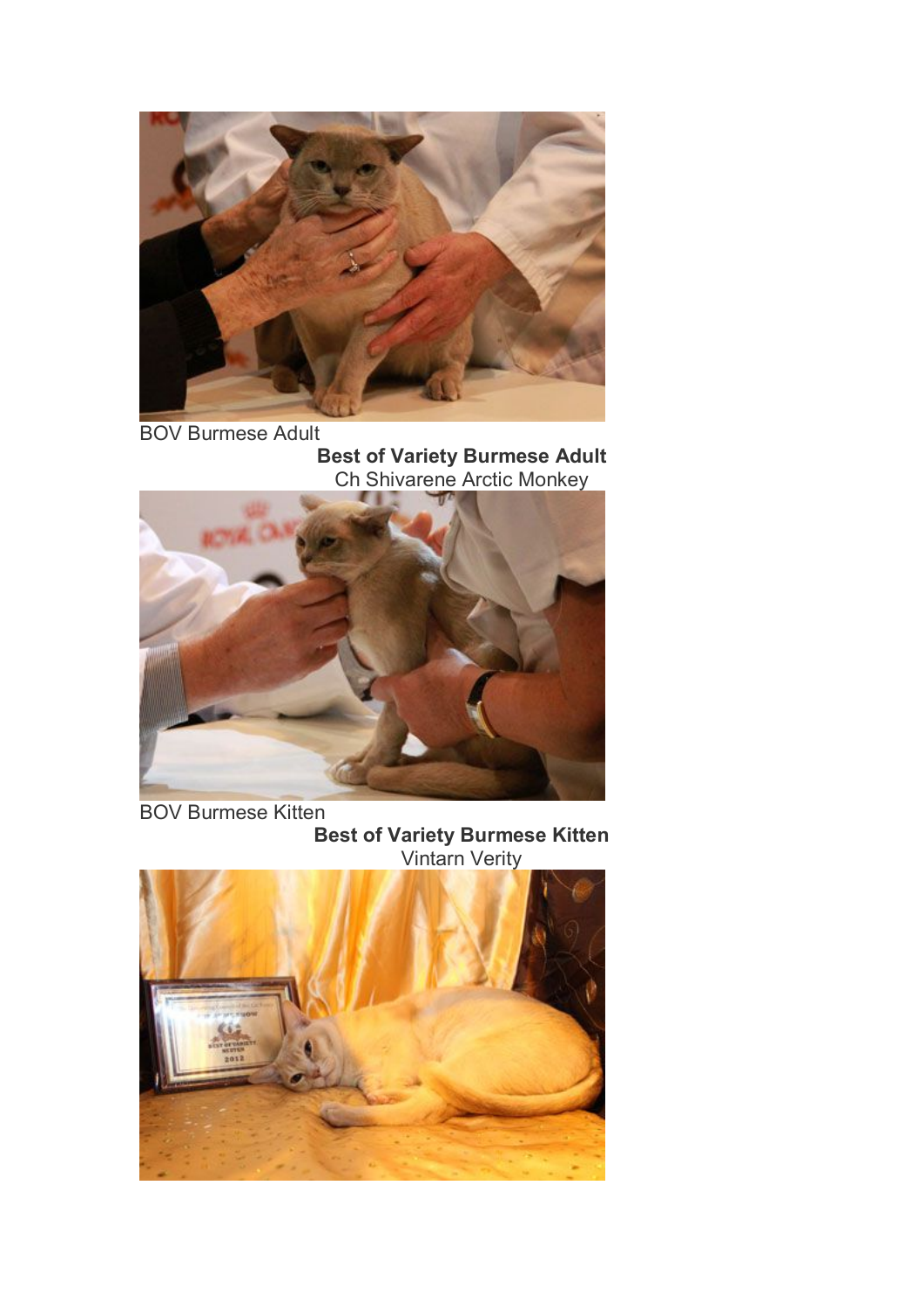### BOV Burmese Neuter **Best of Variety Burmese Neuter** GrCh & GrPr Molynmeux Gold Dust



BOV Oriental Adult

**Best of Variety Oriental Adult** Neo Bon Voyage



BOV Oriental Kitten **Best of Variety Oriental Kitten & Supreme Kitten** Supreme Kitten Hemlock Bella Mafiosa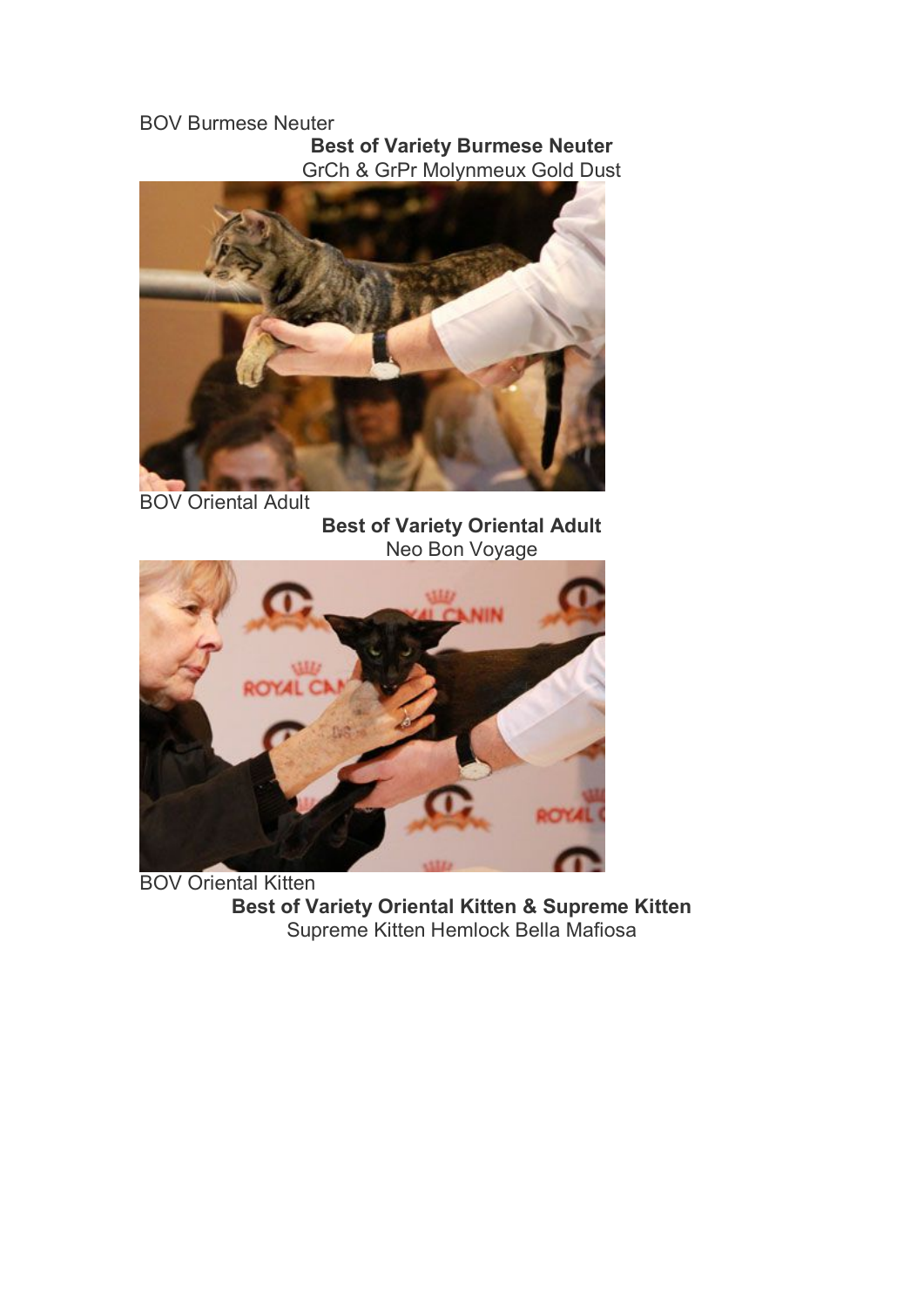

BOV Oriental Neuter **Best of Variety Oriental Neuter & Supreme Neuter** Supreme UK I Gr Pr Pippastro Magik Flute



BOV Siamese Adult

**Best of Variety Siamese Adult** Gr Ch Mafdet Masquerade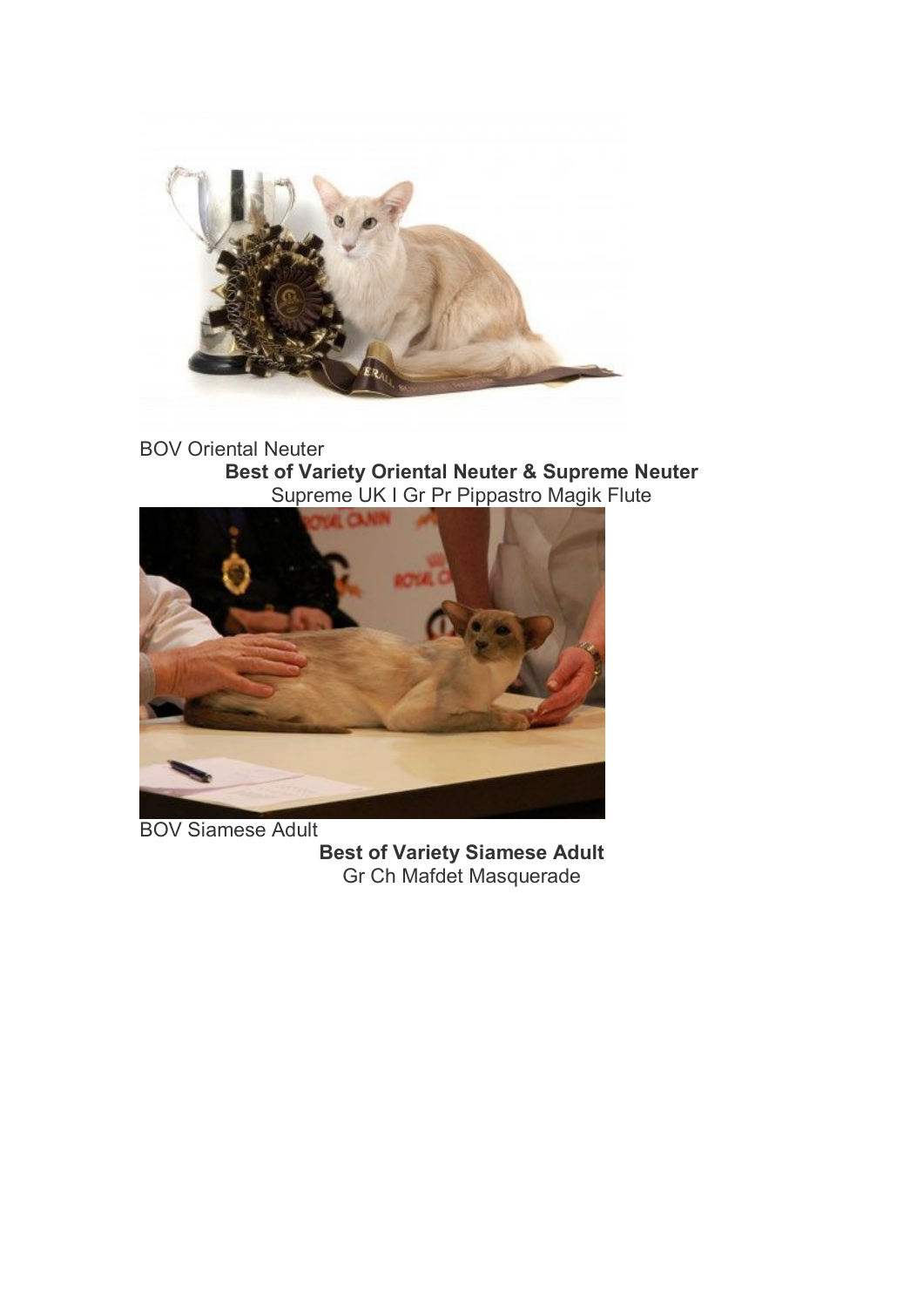

BOV Siamese Kitten **Best of Variety Siamese Kitten** Kamik Purple Rain



BOV Siamese Neuter **Best of Variety Siamese Neuter** Ch Jomese Jenni-Igotbluspots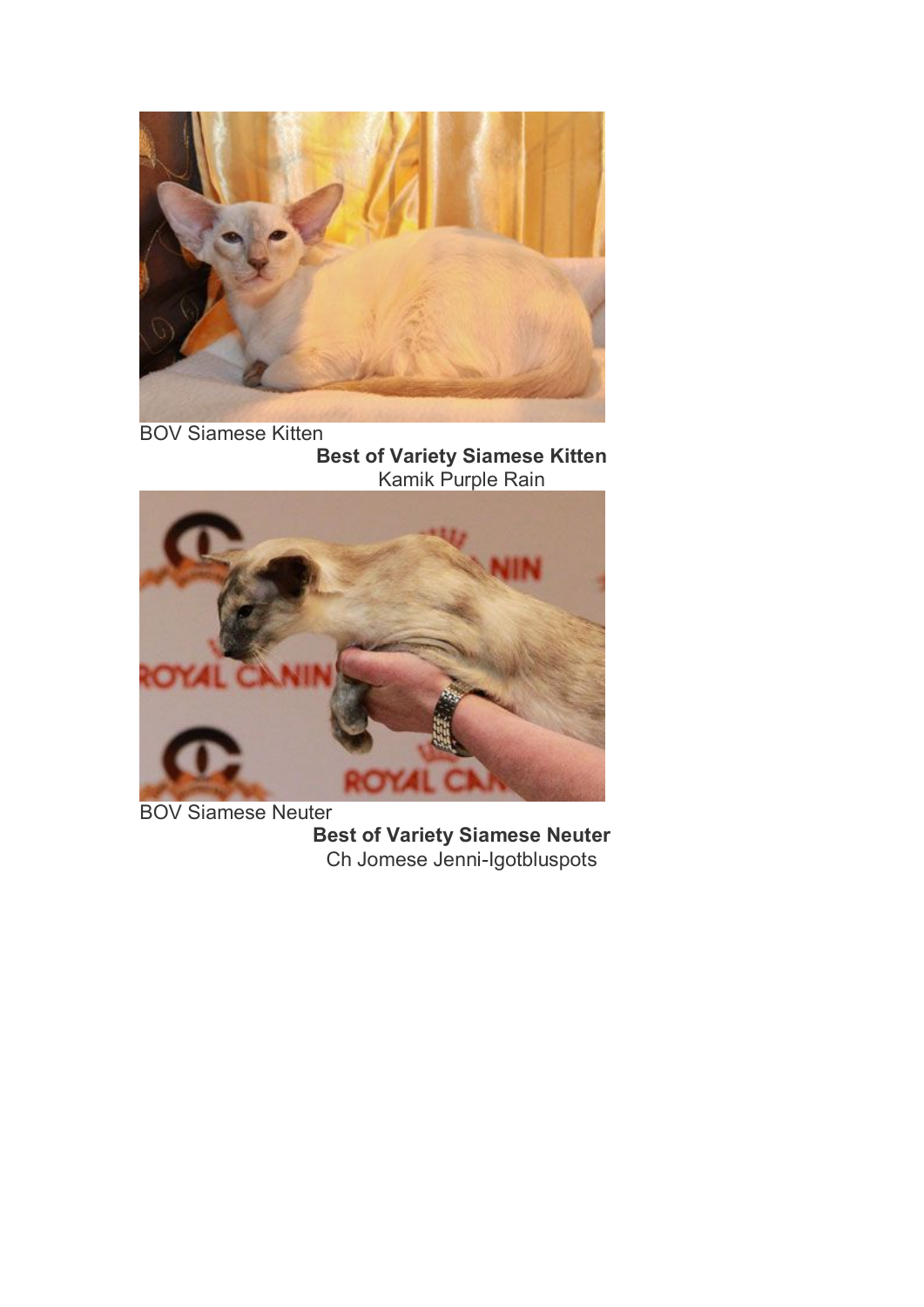

Best Household Pet Kitten **Supreme Household Pet Kitten Twilight**